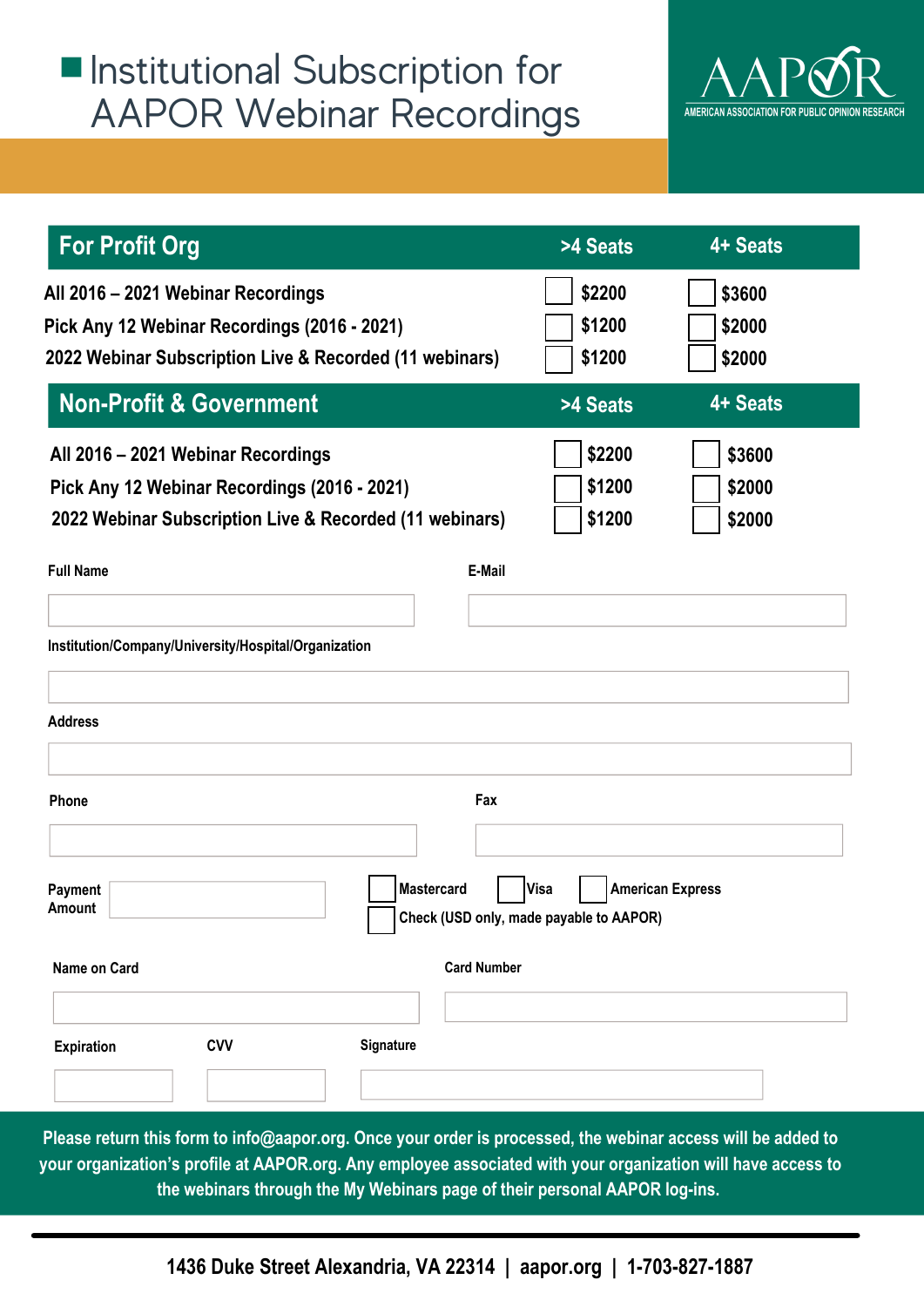

#### **2021 Webinars**

| <b>Using Social Media for Web Survey Recruitment</b><br>(November 2021)                                             |
|---------------------------------------------------------------------------------------------------------------------|
| <b>AAPOR Task Force on 2020 Election Polling</b><br>(September 2021)                                                |
| How to Keep Up within your Field: Strategies for Continuous Learning<br><b>Mario Callegaro (August 2021)</b>        |
| Differential Privacy in the Real World<br><b>Claire McKay Bowen (July 2021)</b>                                     |
| Using Designed Data to Correct for Errors in Big Data<br>Misty Saline, Meghan LePage Beeman & Kay Ricci (June 2021) |
| Cognitive Interviewing and its Online Implementation "Web Probing"<br>Dorothree Behr and Cornelia Neuert (May 2021) |
| Survey Research in Low- and Middle-Income Countries During the COVID-19 Pandemic<br><b>Charles Lau (April 2021)</b> |
| The Household Pulse Survey: Design and Uses<br>Jennifer Hunter Childs and Jason Fields (February 2021)              |

**An Introduction to AAPOR: "A Meeting Place and More..." Tom W. Smith, Reg Baker, Janice M. Ballou, Don A. Dillman, Morgan Earp, & Adam Safir (February 2021)**

#### **2020 Webinars**

**Application of the Total Survey Error Paradigm to Online Surveys – Survey Sampling in the Digital Age Frances Barlas & Mansour Fahimi (December 2020)**

**Design Considerations for Mobile Web Surveys Christopher Antoun (November 2020)**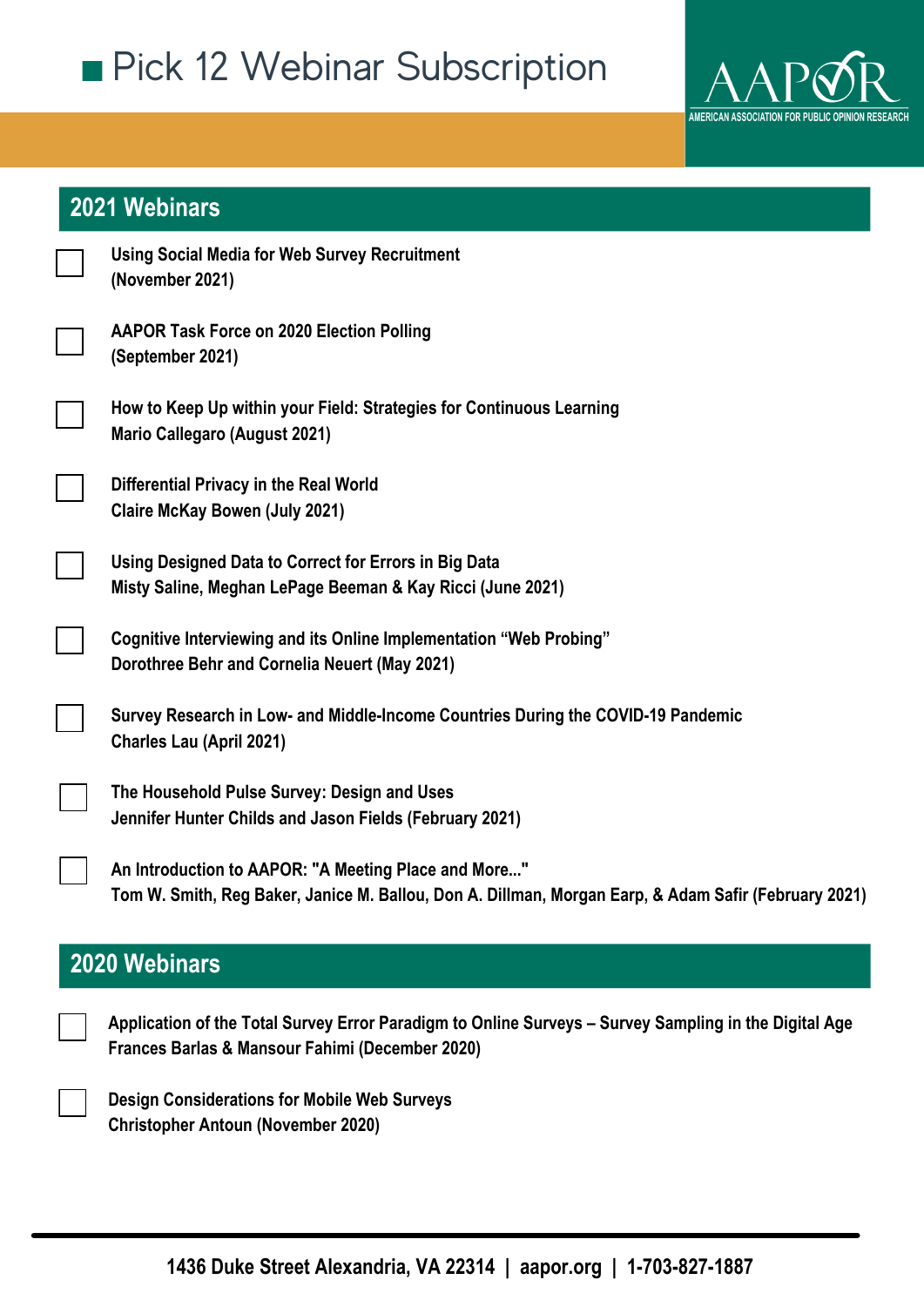

| <b>Language and Survey Data Quality</b><br>Heather Kitada Smalley & Mandy Sha (October 2020)                                                                 |
|--------------------------------------------------------------------------------------------------------------------------------------------------------------|
| Covering 2020: How Journalists Can Accurately Interpret and Report on Election Polls<br>David Dutwin (September 2020)                                        |
| <b>Conducting Sensitive Interviews: Caring for Research Participants and Interviewers</b><br>Darby Steiger, Karen Kellard, & Mariel Leonard (September 2020) |
| <b>Remote Web Survey Usability Testing Best Practices</b><br>Emily Geisen & Jennifer Romano (August 2020)                                                    |
| <b>Reproducible Report Generation using Markdown</b><br>Stas Kolenikov (June 2020)                                                                           |
| Al for Social Good: Examples, Challenges and Opportunities<br>Rayid Ghani (April 2020)                                                                       |
| Behind the Curtain: Getting Involved with AAPOR's Regional Chapters<br><b>Regional Chapter Representatives (March 2020)</b>                                  |
| The Right Tools for the Job: Affordances of Dedicated CAQDAS-Packages for High-Quality Analysis<br><b>Christina Silver (February 2020)</b>                   |
| Accuracy in Election Polling: Lessons from 2016 for Covering 2020<br><b>Courtney Kennedy &amp; Emily Guskin (January 2020)</b>                               |
| <b>2019 Webinars</b>                                                                                                                                         |
|                                                                                                                                                              |
| Social Media & Public Opinion Research: A Road Map for Rigor, Transparency & Replicability<br><b>Sherry Emery (January 2019)</b>                             |
| <b>Survey Research in the Digital Age</b><br><b>Matthew Salganik (February 2019)</b>                                                                         |
| Interview & Discussion Guide Development: A Quality Approach to Achieve Credible Data                                                                        |

**Margaret R. Roller (March 2019)**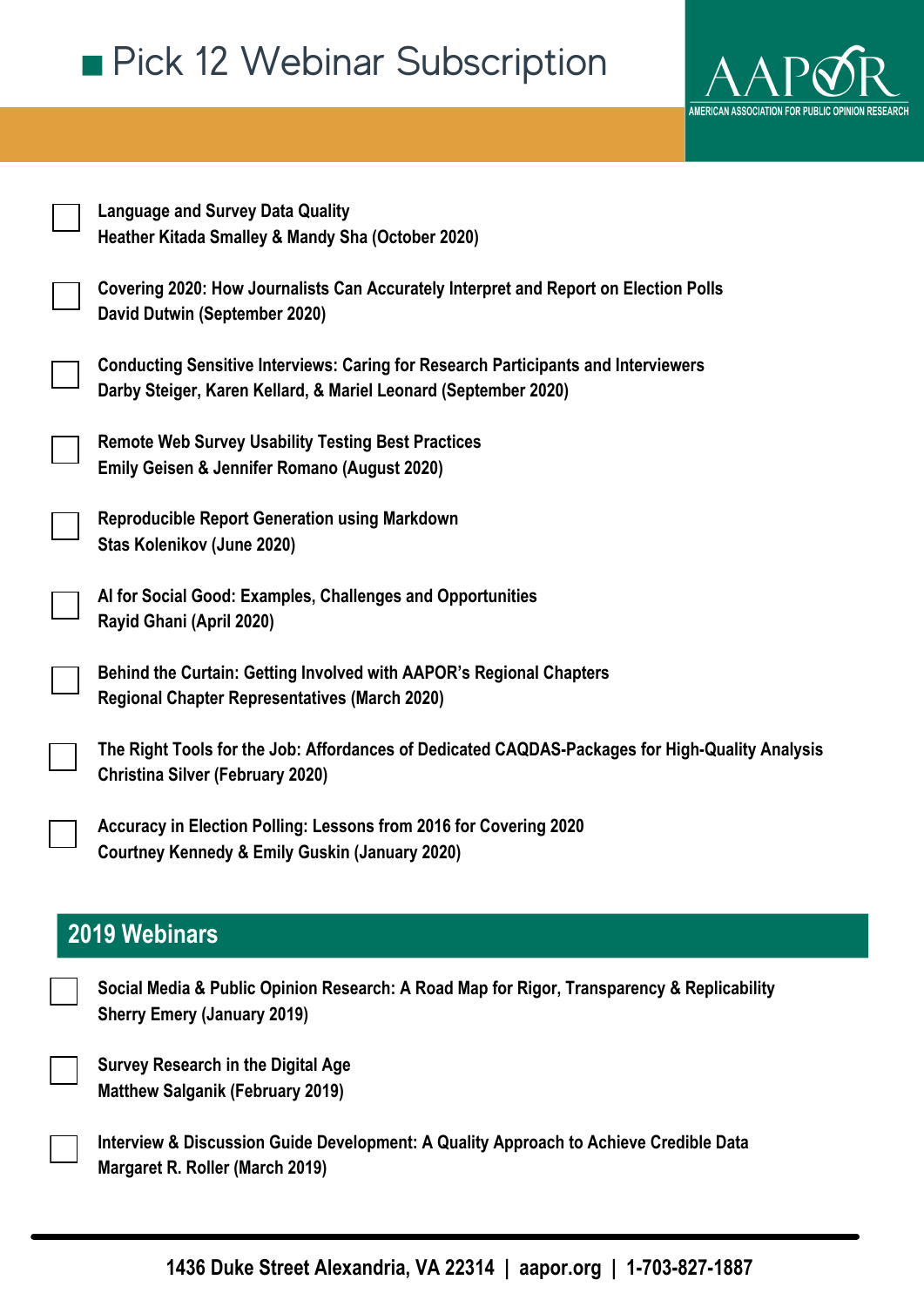

| From Landline to Online: Why and How a National Household Survey Transitioned Sampling, Recruitment Sarah<br>Grady (April 2019)              |
|----------------------------------------------------------------------------------------------------------------------------------------------|
| <b>Leveraging SMS for Survey Research</b><br>Jenny Marlar and Matt Hoover (June 2019)                                                        |
| Geographic Information Systems (GIS) Applications in the Social Sciences: Maps, Mappable Data<br>Ned English (July 2019)                     |
| <b>Transparency and Reproducibility in Social Science Research</b><br>Jeremy Freese (August 2019)                                            |
| Data Collection with Apps, Sensors, and Wearables<br>Frauke Kreuter and Florian Keusch (November 2019)                                       |
| <b>Natural Language Processing for Social Scientists</b><br>Patrick van Kessel (December 2019)                                               |
|                                                                                                                                              |
| 2018 Webinars                                                                                                                                |
| <b>Challenges and Opportunities for Federal Statistics</b><br>John Thompson (January 2018)                                                   |
| A Practical Guide for Surveys Based on Nonprobability Samples<br><b>Mansour Fahimi, Frances Barlas, and Randall Thomas</b><br>February 2018  |
| The Mixology of Samples - Blending Probability and Nonprobability Samples<br>Mansour Fahimi, Frances Barlas, and Randall Thomas (March 2018) |
| Behind the Curtain: AAPOR Committees, Volunteering, and Leadership Opportunities<br><b>May 2018</b>                                          |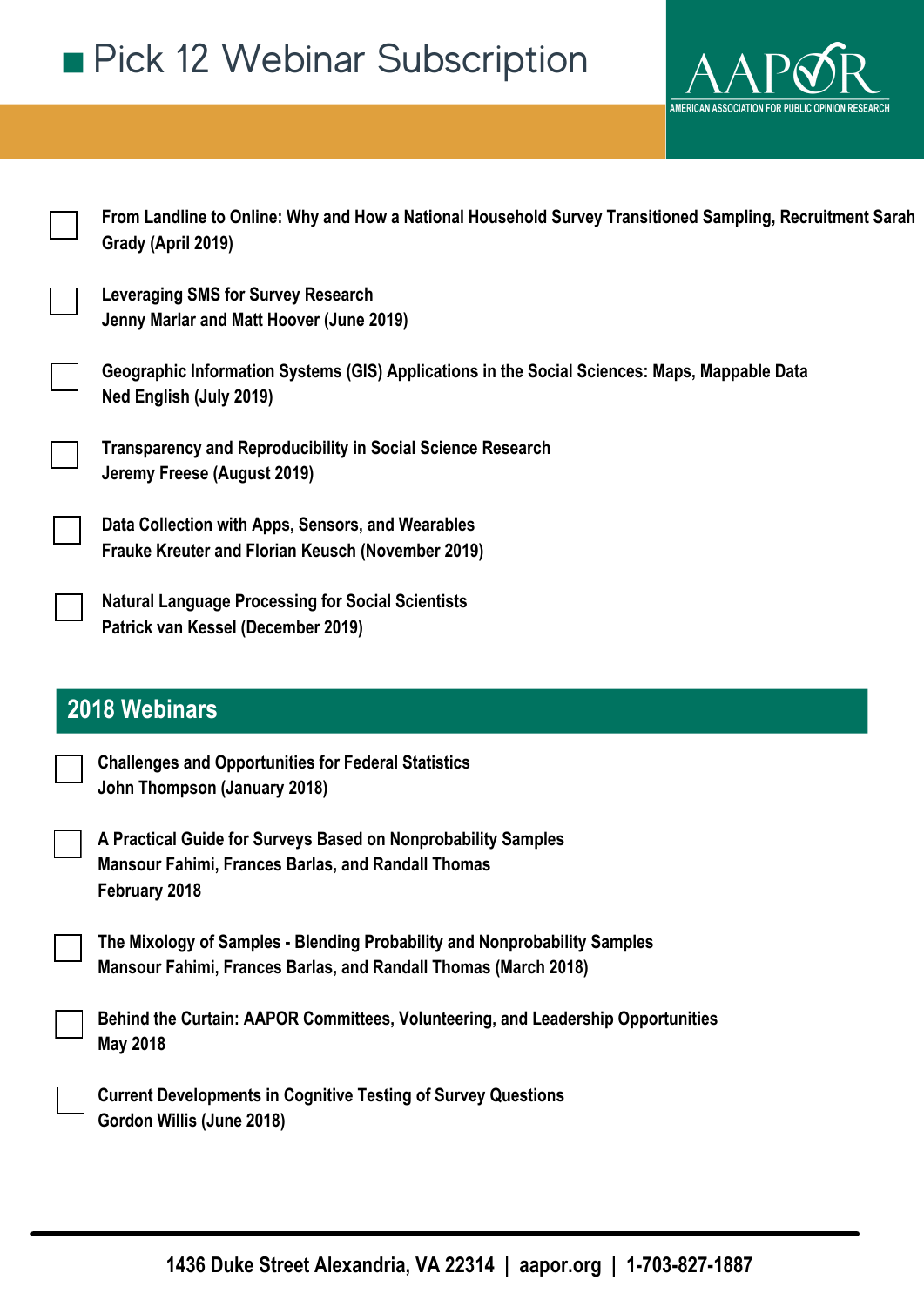

| PAPOR Chapter Spotlight Webinar: Public Opinion of the Affordable Care Act: A Deeply Loved/Hated Law<br><b>Mollyann Brodie (July 2018)</b>                         |
|--------------------------------------------------------------------------------------------------------------------------------------------------------------------|
| <b>Visualizing Survey Data using R</b><br><b>Brady West (August 2018)</b>                                                                                          |
| Quality Risk Profiles for Unified Survey/Big Data and Their Application<br>Paul Biemer (October 2018)                                                              |
| <b>Evaluating and Reducing Biases in Mixed Mode Survey Data</b><br>Thomas Klausch & Barry Schouten (November 2018)                                                 |
| <b>2017 Webinars</b>                                                                                                                                               |
| Good Questionnaire Design: Best Practices in the Mobile Era<br>Frances Barlas and Randall K. Thomas (January 2017)                                                 |
| <b>How To Do Text Message Surveys</b><br>Trent Buskirk, PhD and Phili Brenner, PhD (February 2017)                                                                 |
| <b>Why Do a Mixed-Mode Survey?</b><br>Don Dillman, PhD (March 2017)                                                                                                |
| A Primer to Web Scraping with R<br>Simon Munzert, PhD (April 2017)                                                                                                 |
| <b>Cellular Telephone Methods: Evolutions and Improvements</b><br>David Dutwin (June 2017)                                                                         |
| <b>Survey Data Analysis and Visualization in R</b><br>Brady West (July 2017)                                                                                       |
| Getting Concrete About the Abstract: Tips for Writing Successful AAPOR Abstracts<br>Trent Buskirk, Scott Keeter, Jennifer Dykema, and Mingnan Liu (September 2017) |
| Data Science Trends and Tools for Measuring Attitudes and Behaviors<br>Michael Link (October 2017)                                                                 |
| <b>Survey Weighting: Goals and Methods</b><br><b>Richard Valliant (November 2017)</b>                                                                              |